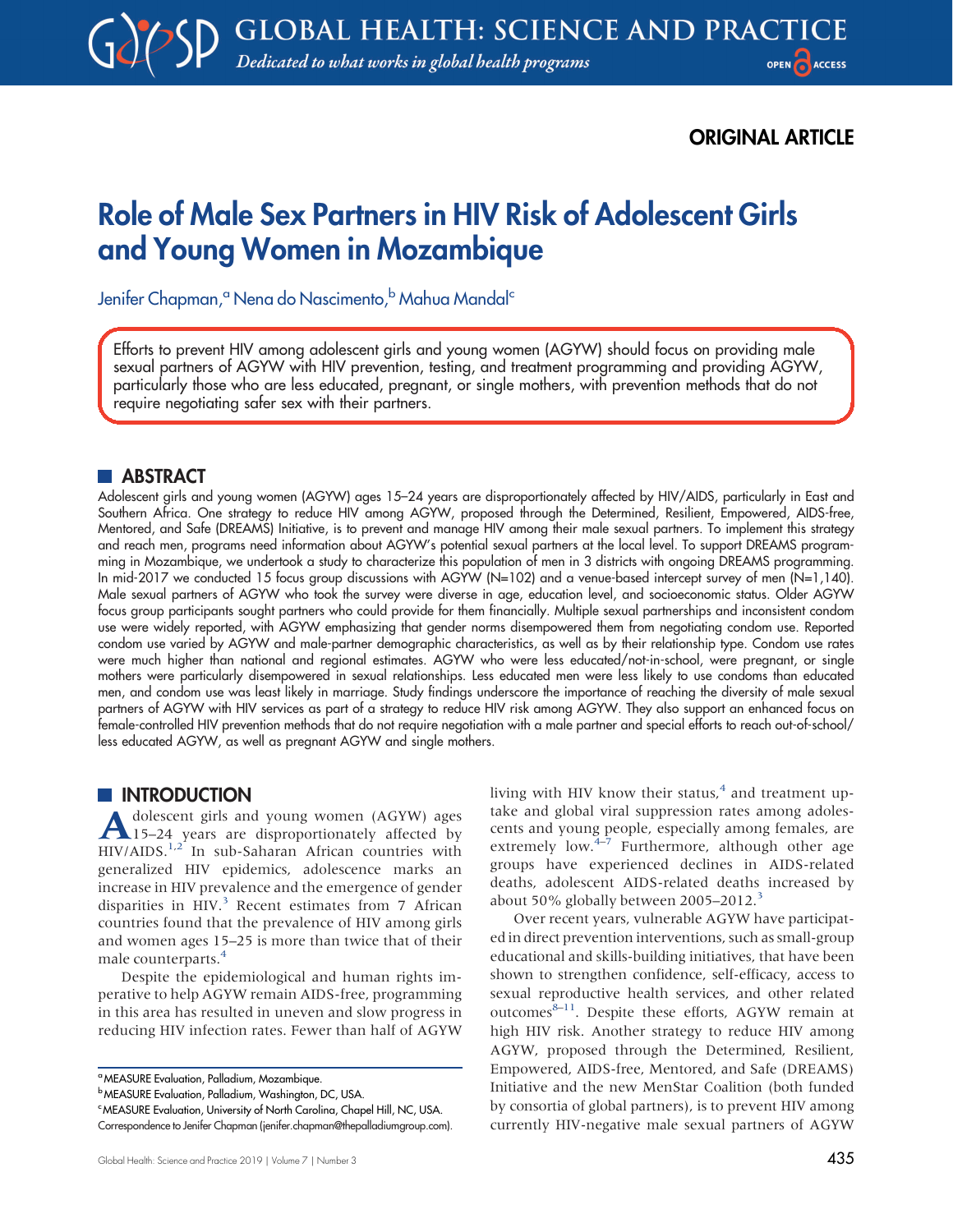Reducing HIV among adolescent girls and young women requires understanding the profile of their potential partners.

and reduce the transmission by male partners who are HIV-positive (by controlling their viral load). This strategy requires understanding the profile of sexual partners of AGYW, particularly males at high risk of acquiring or transmitting HIV. Although research on cross-generational and transactional sex among AGYW and older male partners has been ongoing in sub-Saharan Africa, $2,12-16$  $2,12-16$  $2,12-16$  $2,12-16$  understanding the characteristics of the male sexual partners of AGYW in general is a new area of inquiry.<sup>17</sup>

In Mozambique, which has benefitted from DREAMS funding and targeted prevention efforts, HIV prevalence among AGYW is 9.8%—more than 3 times higher than among males of the same age group  $(3.2\%)$ .<sup>[18](#page-10-10)</sup> AIDSInfo/SPECTRUM estimates that 28,000 AGYW were newly infected with HIV in 2017, comprising one-quarter of new infections among those ages 15 years and older. To support DREAMS work in-country, we undertook a study to characterize men who have recently engaged in sexual activity with AGYW and identify relationship characteristics that influence sexual risk-taking behavior.

# **METHODS**

This study was conducted in 3 districts in Mozambique—Quelimane, Beira, and Xai-Xai that receive targeted AGYW prevention support services. These urban/peri-urban districts are located in the northern, central, and southern regions of the country, respectively, with high rates of HIV prevalence. Quelimane and Beira are both port cities that sit along major inland transport routes. Xai Xai district is a major point along the major North/South transport corridor.

We surveyed men ages 18 and older to identify and characterize males who have adolescent girls and young women as partners.

We conducted a mixed-methods study involving focus groups with AGYW and a venue-based survey of males who had AGYW as sexual partners. Ethical clearance was obtained from Health Media Labs, Inc., in the United States, and the Comitê Nacional de Bioética para a Sáude in Mozambique.

# Data Collection and Analysis Focus Group Discussions

In each study district, we conducted 5 focus group discussions (FGDs) in mid-2017 with the following subgroups of AGYW: (1) in school, ages 15–17 years; (2) out of school, ages 18–19, and not pregnant, postpartum, or breastfeeding; (3) out of school, ages 15–19, married, and pregnant, postpartum, or breastfeeding; (4) ages 20–24, and not pregnant, postpartum, or breastfeeding; and

(5) ages 20–24, and pregnant, postpartum, or breastfeeding. The subgroups were defined based on target subpopulations for the DREAMS intervention districts.

We developed a topic guide to elicit information from AGYW on the characteristics of male sexual partners of AGYW, how risk-taking varies by type of relationship and sexual partner, and gender dynamics in sexual relationships. With the support of local DREAMS implementing partners, trained female data collectors recruited AGYW participants from girls' groups, schools, and health centers. Before collecting information, data collectors sought and documented informed consent/assent from each participant (and from the caregivers of minors).

In Beira, FGDs were held at a local partner facility; in Quelimane, at a secondary school; and in Xai Xai, at a primary school. In Xai-Xai and Beira, discussions were held in a mix of Portuguese and the local languages (Changana and Sena, respectively). In Quelimane, the discussion was held in Chuwabe and Portuguese, and a local resident translated for the participants and study team. All discussions were audio-recorded.

Data collectors transcribed the FGD recordings, translated all local languages to Portuguese, and expanded on the transcripts with field notes. All identifying data were redacted to protect participants' privacy. Two qualitative analysts followed a collaborative qualitative analysis approach through the 5 interrelated steps for data analysis: reading, coding, displaying, reducing, and interpreting.[19,](#page-10-11)[20](#page-10-12)

### Venue-Based Survey

In mid-2017, we conducted a short quantitative survey in public venues with men ages 18 and older to identify and characterize males who have AGYW as sexual partners, spending one week in each district.

To ensure we were powered to calculate our key indicators, we used prevalence of male circumcision—a key DREAMS intervention—to calculate the sample size. Using a conservative estimate of 51%, with a 5% margin of error, an estimated design effect of 2.0, and an estimated response rate of 80%, we calculated a required study sample size of 930 men who had recently engaged in sex with an AGYW (we use this abbreviation in the singular to refer to any member of this demographic group). We aimed to recruit men from at least 10 venues in each of the 3 study locations.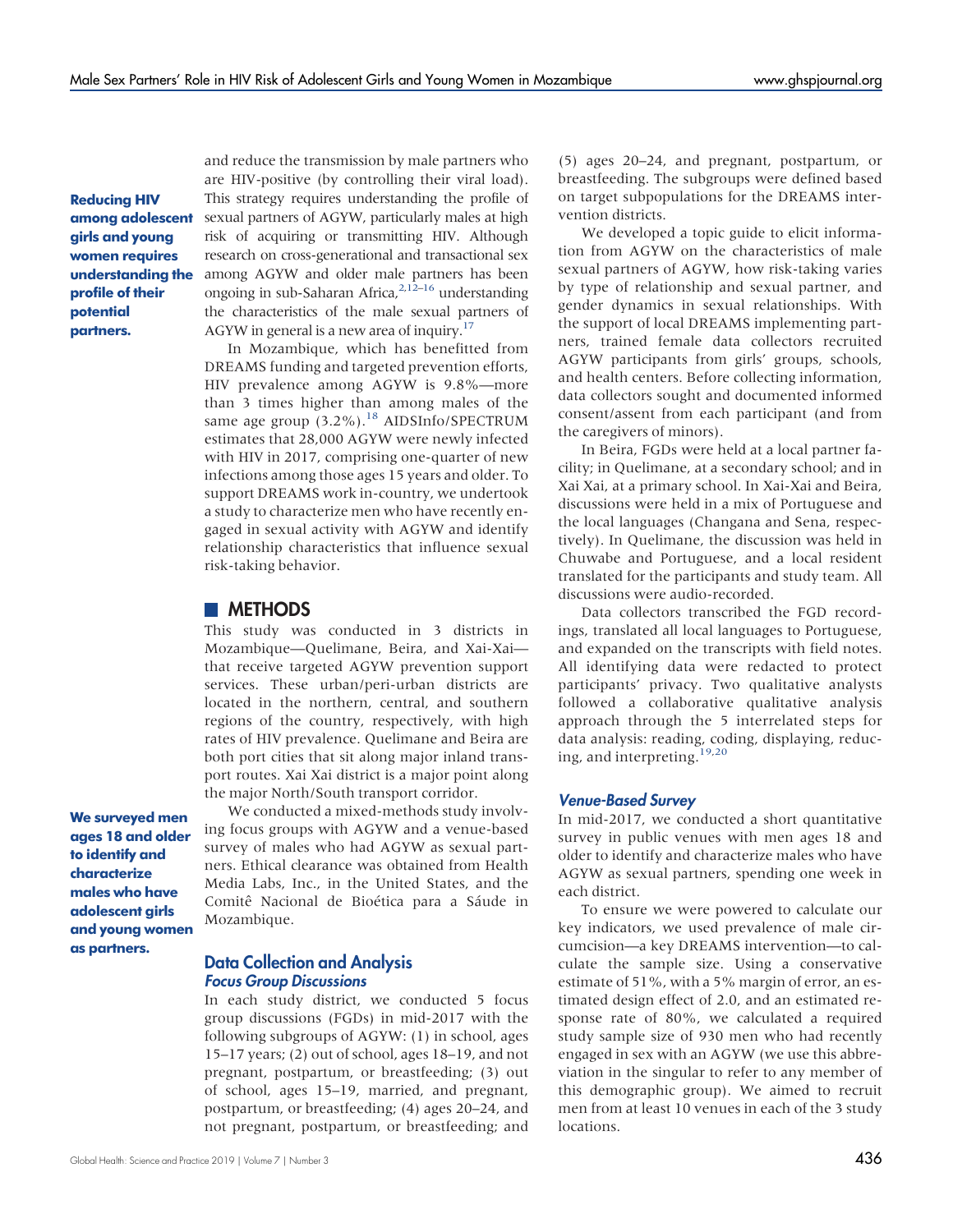To select venues, we elicited information during FGDs with young women on where we might find different types of AGYW sexual partners (e.g., husbands, boyfriends, casual partners, transactional partners). We created a list of venues, including bars, schools, markets, and beaches, in each district. Then, we reviewed this list with stakeholder reference groups (comprising members of the government and local implementing partners), which we formed in each district to advise on study implementation and to improve data use. Nearby venues were combined, closed venues were removed from the list, and several venues were added. We worked with establishment owners/staff and local government to gather permissions to recruit at the venues selected. During this process, we determined the best time of day to collect data from each venue and developed the field schedule.

At the venues, data collectors approached men to participate in a 15-minute intervieweradministered, tablet-based survey. We applied a "take all" approach at every venue, meaning that we approached all men in the venue to participate. Men who were 18 years or older and who appeared sober were eligible to participate.

Once eligibility and willingness to participate were determined, the data collector and potential participant moved to a private location near the venue (generally, just outside it) to document informed consent and, if granted, administer the survey. The survey instrument had 2 parts. Part 1 focused on respondent demographics with a final question about whether the respondent had recently had sex with an AGYW. Respondents who reported having had sex with an AGYW in the past 12 months proceeded to part 2, which included questions about sexual partnerships, demographics (theirs and their partners'), HIV testing and knowledge of HIV status, male circumcision, condom use, participation in HIV services, and preferences for and barriers to HIV services. Data collection continued until at least 310 men in each study site had completed part 2 of the questionnaire.

We analyzed the data in Stata 15 in several steps. First, we used frequency distributions to explore characteristics of the full sample of men who reported ever having sex. Next, we compared characteristics of men who reported having had sex with an AGYW in the past 12 months with those who had not. All subsequent analyses were restricted to men who reported having had sex with an AGYW in the past 12 months. A series of bivariate analyses were conducted to examine

associations between characteristics and risktaking behaviors of AGYW and their male partners. For each research question, we also conducted multivariable logistic regression to examine characteristics of male partners and AGYW that were associated with men's use of condoms.

# **RESULTS**

A total of 102 AGYW participated in 15 FGDs across 3 study locations. Demographic characteristics aligned to recruitment criteria across the 5 subgroups of AGYW (see methods). Of the 1,520 men who were approached, 1,176 men (77.4%) consented to participate in the survey and were eligible. We recruited men from 38 venues (11 in Beira, 13 in Xai-Xai, and 14 in Quelimane).

# How AGYW Characterize Their Male Sexual **Partners**

Participants across all focus groups described sexual relationships with male partners diverse in age, educational attainment, marital status, and employment status.

Participants said it was "normal" to have a partner one's own age, but also reported that AGYW of all ages had sexual relationships with older men. Generally, females ages 15–19 years said that girls their age dated men who were slightly older (in their early 20s or 30s). Young women ages 20–24 years described dating slightly older men (in their late 20s and early 30s), and some in both age groups described dating significantly older men (in their 40s, 50s, or 60s).

Participants in all groups expressed a strong preference for men who could offer material and young women economic security and who would take responsi- **preferred** bility for pregnancy (with these concepts often be- **partners who** ing linked). Respondents typically associated these **offered material** traits with older men. One respondent described a **and economic** friend who was dating an older Mozambican busi- security. nessman working in South Africa:

He brings back 8,000, 9,000 [US \$130–150]—I've seen the money... he is married ... and I would say he is around 40 years old and she is 16. - AGYW, 15–17 years, in-school, Beira

An adolescent said that she would rather be with an older man than someone her own age because of the monetary support an older man could provide her:

I am with my boyfriend and I find an older man who can give me everything—he buys me hair pieces, clothes, you do not even know how much. So, I am with that

Adolescents and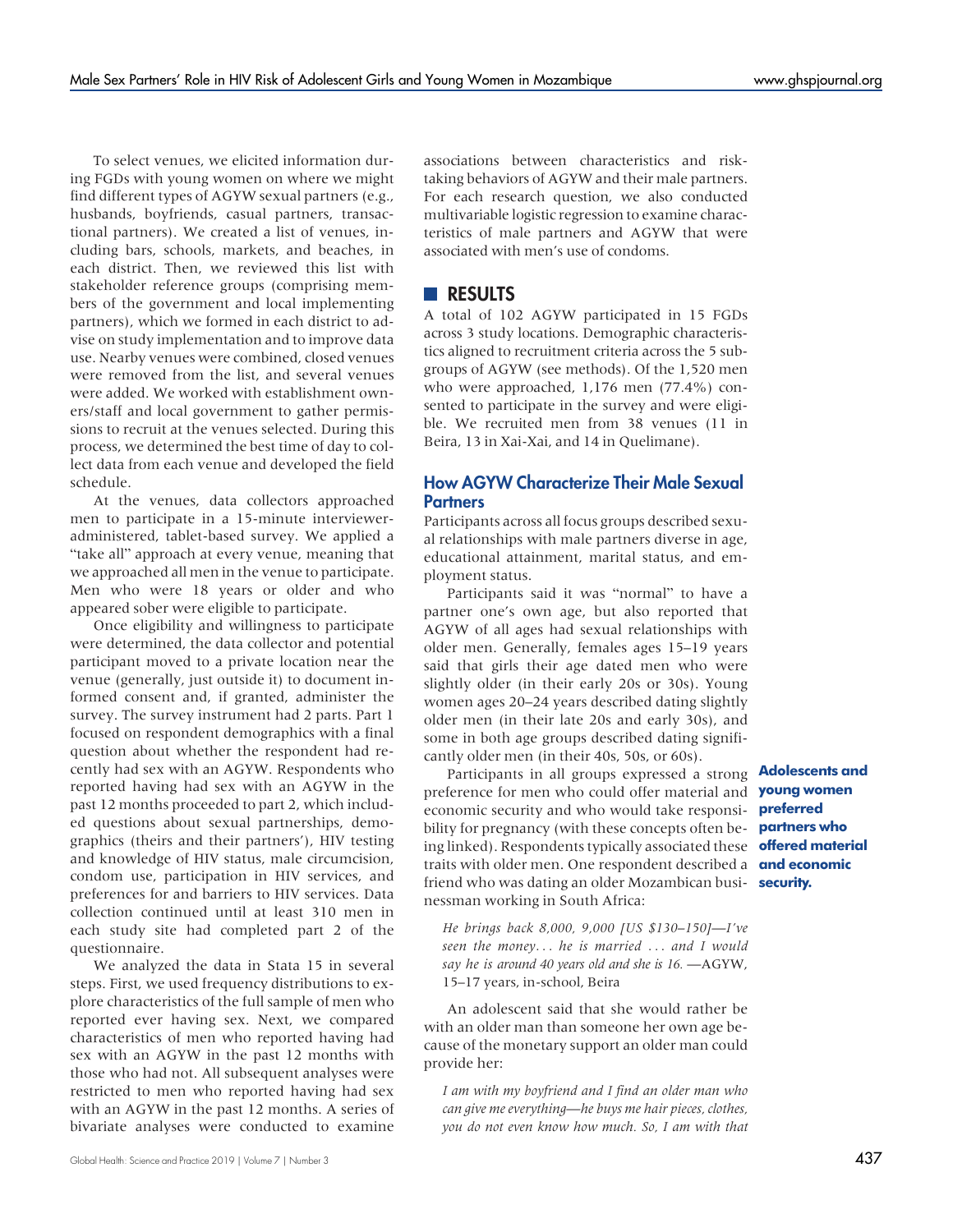man, because he is able to satisfy all of my wants, because I am with him for his money ... He will always be buying me expensive phones. So, when you see that [that this man can provide], and the fact that your boyfriend cannot give you any money at all, pretty soon you are running to the older man. —AGYW, 18–19 years, out-of-school, Quelimane

AGYW across all subgroups reported that their sexual partners had different levels of education, ranging from none to primary, secondary, and university education. The only exception was in FGDs with young women ages 20–24 years who were pregnant, postpartum, and/or breastfeeding. Across the 3 regions, these AGYW noted that their sexual partners either had no education, minimal education, or no more than secondary education.

Respondents explained that AGYW had sexual relationships both with married and single men. Younger and single AGYW participants noted that many AGYW their age may have preferred to date married men because these relationships provided them with material goods without leading to a long-term commitment. Participants noted that single women ages 20–24 years were more often looking for a serious relationship that could lead to marriage; therefore, they were less interested in married men.

FGD participants reported that AGYW had sexual partners who do both skilled and lowskilled work, but AGYW indicated they valued male sexual partners with high-skilled employment. An adolescent explained the high value she and her peers placed on men who work for the State. She recalled hearing a girl her age who bragged about her boyfriend's employment:

I know a girl [who dates a professor], and so when she is out with friends she says, 'I go out with someone who works for the State.' I don't know if she is really mostly interested in dating someone who works for the State, I don't know if that man says that he wants nothing to do with her when he goes out with friends. That would make her more humble, since she says she dates someone who works for the State. I really want nothing to do with her. —AGYW, 18–19 years, out-of-school, Xai-Xai

Younger FGD participants, both those in and out of school, said that sexual relationships between girls and schoolteachers were very common. These relationships were described as coercive because teachers typically promised good grades or other benefits in exchange for sex. One adolescent said:

Other girls here, even in this school, go out with teachers. They even say, "If you want to pass you have to go out

with him." So, why spend the whole school year working hard to get good grades, if he will fail you at the end of the year?... This school is full of teachers who hook up with their students. —AGYW, 15–17 years, inschool, Quelimane

# How Men With AGYW as Sexual Partners Characterize Themselves

Eighty-six percent (n=981) of men surveyed reported recently (within the past 12 months) having had sex with an AGYW. Men who reported recent sex with AGYW were, on average, 27 years old (range 18–58 years). One-quarter (23.9%) of these men reported at least some primary education, one-quarter had some secondary education, one-quarter had completed secondary education, and one-quarter had at least some tertiary education. One-third (31.7%) were studying at the time of the survey. Eighty-four percent of men reporting an AGYW sexual partner had worked in the 7 days prior to the survey (90.5% during the 12 months prior). Respondents reported various occupations and a range of monthly incomes. Approximately half (50.9%) were married/cohabiting and a further 38.1% reported having a steady girlfriend (of any age) – 89% of all men reporting recent sex with an AGYW reported a steady partner ([Table 1\)](#page-4-0).

Compared to men who did not report recent sex with an AGYW, those who did were younger (on average: 27 years versus 43 years,  $P < .001$ ), less likely to be married (50.9% versus 82.0%, P<.001), and less likely to be less educated (6.1% versus 13.0%, P<.001); more likely to have worked in the 12 months before the survey (90.5% versus 99.6%, P<.01); and more likely to be currently studying (31.7% versus 12.2%, P<.001). In a multivariable analysis, only age, having a steady partner (married or cohabitating), and education were significantly associated with recent sex with an AGYW. After controlling for all other demographics (except profession), younger men (adjusted odds ratio [AOR]: 0.84, P<.001) were more likely to report a recent AGYW sexual partner, and men with low educational attainment (less than primary) were less likely to report a recent AGYW sexual partner (AOR: 0.37, P<.05) [\(Table 1](#page-4-0)).

Men reporting recent sex with an AGYW reported extremely high rates of HIV testing compared to national and regional rates—82.8% reported ever being tested for HIV. About threequarters of the sample (76.0%) reported being circumcised.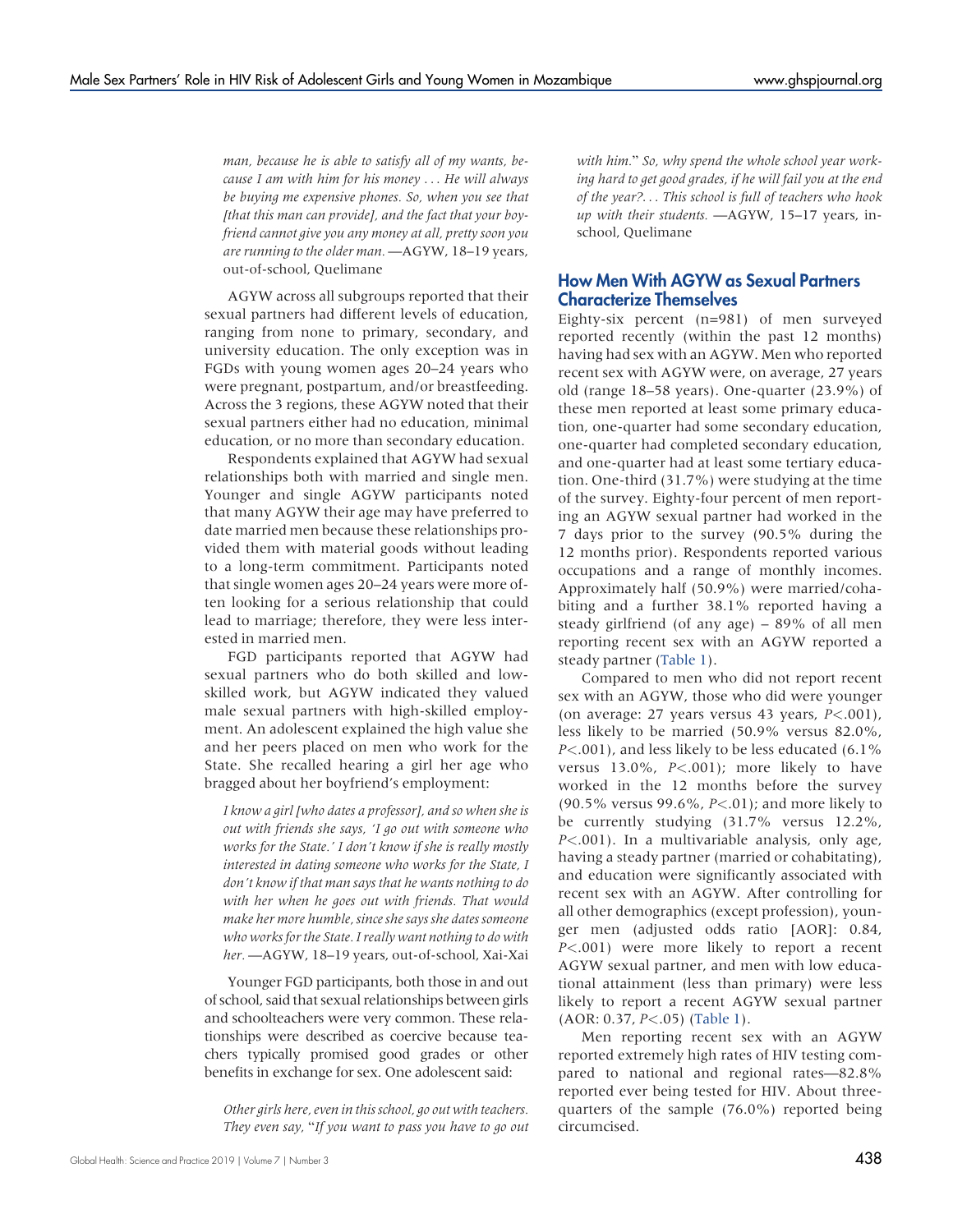|                                               | Has AGYW Partner (n=981) | Does Not Have AGYW Partner (n=159) |
|-----------------------------------------------|--------------------------|------------------------------------|
| Age, years, mean (standard error)***          | 27.33(.22)               | 41.5(.76)                          |
| Age, years, range                             | (18, 58)                 | (26, 64)                           |
| Currently studying, *** No. (%)               | 311 (31.70)              | 17(12.23)                          |
| Highest level of completed education, No. (%) |                          |                                    |
| Less than primary***                          | 60(6.12)                 | 18 (12.95)                         |
| Completed primary                             | 174 (17.74)              | 24 (17.27)                         |
| Some secondary                                | 251 (25.59)              | 29 (20.86)                         |
| Completed secondary*                          | 256 (26.10)              | 24(17.27)                          |
| Completed more than secondary                 | 240 (24.46)              | 44 (31.65)                         |
| Employment, No. (%)                           |                          |                                    |
| Worked in the past 7 days <sup>t</sup>        | 824 (84.00)              | 131 (94.24)                        |
| Worked in the past 12 months**                | 888 (90.52)              | 137 (99.56)                        |
| Income, No. (%)                               |                          |                                    |
| $<$ \$1,000                                   | 41(4.18)                 | 4(2.88)                            |
| $$1,000-4,999**$                              | 295 (30.07)              | 21(15.11)                          |
| \$5,000-9,999                                 | 257 (26.20)              | 36 (25.90)                         |
| \$10,000-19,999                               | 170 (17.33)              | 31 (22.30)                         |
| \$20,000-39,999*                              | 78 (7.95)                | 22(15.83)                          |
| $\geq$ \$40,000***                            | 28 (2.85)                | 17(12.23)                          |
| Missing data                                  | 112(11.42)               | 8(5.76)                            |
| Marital status, No. (%)                       |                          |                                    |
| Single***                                     | 470 (47.91)              | 10(7.19)                           |
| Married or living together***                 | 499 (50.87)              | 114(82.01)                         |
| Widowed/divorced***                           | 12(1.22)                 | 15 (10.79)                         |

<span id="page-4-0"></span>TABLE 1. Characteristics of Men Reporting Sex With AGYW in Mozambique, by AGYW Partner Status

Abbreviation: AGYW, adolescent girls and young women.  $\frac{1}{T}P<.10;$  \* $P<.05;$  \*\* $P<.01;$  \*\*\* $P<.001$ .

# Sexual Risk Behavior

We examined numbers of sexual partners and condom use, as reported by men and AGYW.

### Multiple Sexual Partners

Half (50.1%) of the men who had AGYW partners reported having had 3 or more sex partners in the previous 12 months (45.5% of those who were married). Married FGD participants noted that their husbands often had relationships with other women. One young woman described her husband's extramarital relationships:

My husband has lots of women. Each woman has her own home, and they are boyfriend and

girlfriend. —AGYW, 20–24 years, pregnant, postpartum and/or breastfeeding, Quelimane

Although a few of the married AGYW described monogamous relationships, more married participants reported that they and their married AGYW friends had a boyfriend as well as a husband. One participant said,

This happens a lot. I have a friend who has a husband, but she also has 3 boyfriends. —AGYW, 18–19 years, **previous** out-of-school, Beira

Focus group participants said that married women were motivated to have relationships with other men in part for economic reasons,

Half of males surveyed reported having 3 or more partners in the 12 months.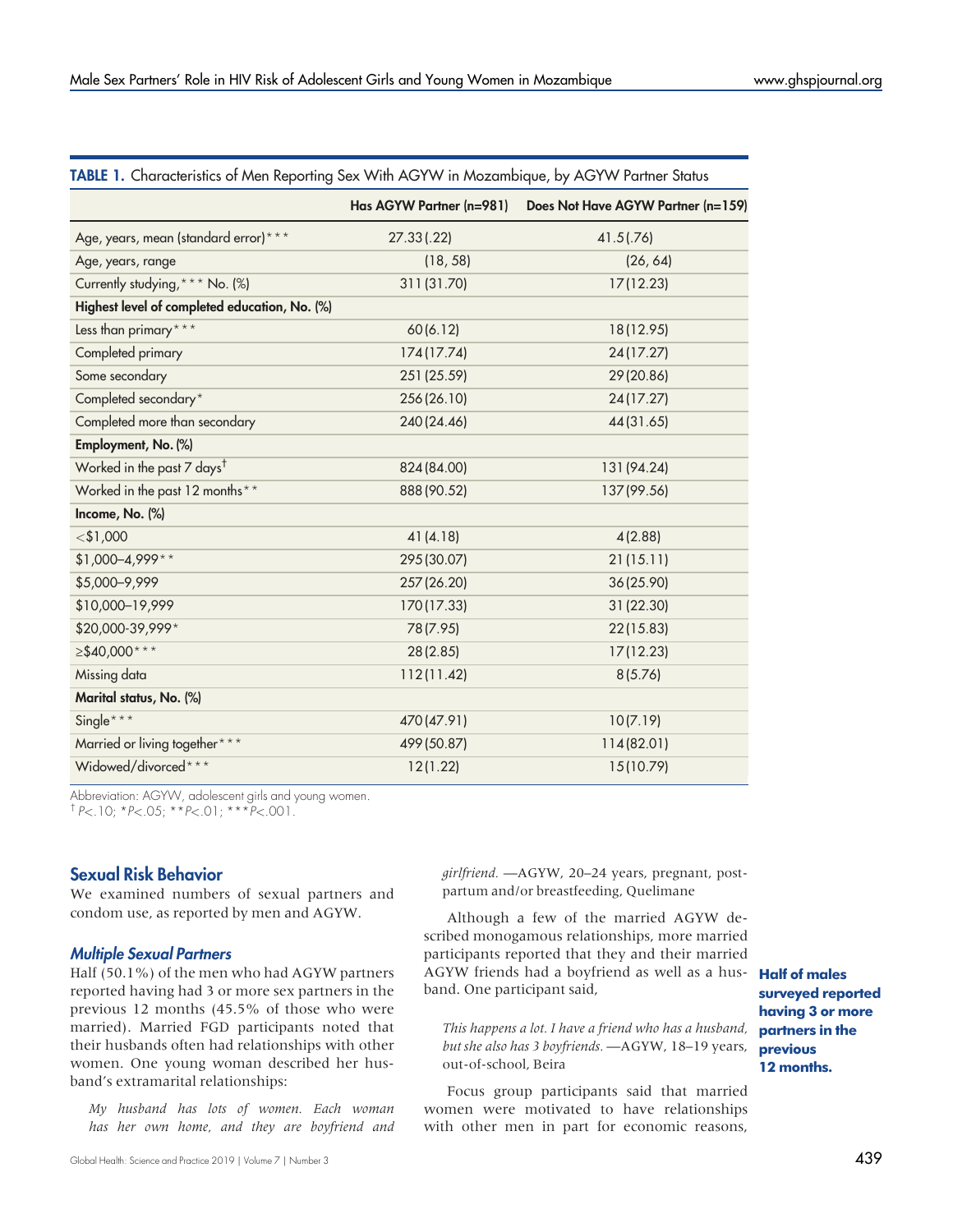particularly if their husbands were not providing for them. One adolescent said:

They [other women] have to find a boyfriend to give them money. —AGYW, 18–19 years, out-ofschool, Quelimane

Focus group participants also noted that extramarital relations were more common when husbands work far away from the home.

#### Inconsistent Condom Use

Of the males surveyed, 41% reported consistent condom use in the last 12 months.

Sixty percent (60.3%) of men surveyed reported condom use at last sex, and 41% reported consistent (i.e., always) condom use in the last 12 months. Condom use was related to male partner characteristics, AGYW characteristics, the type of relationship, and gender norms.

Male partner characteristics. Men who reported condom use at last sex, compared to those who did not, were more likely to be single  $(55.1\%$  versus 37%, P<.001), currently studying (38% versus 22.1%, P<.001), and have tertiary education (29.1% versus 17.5%, P<.001), and less likely to be working (81.4% versus 87.9%, P<.01) [\(Table 2](#page-5-0)). After controlling for all demographics except profession, men currently studying had higher odds of reporting condom use at last sex (AOR: 1.64, P<.01) and consistent condom use (AOR: 1.68, P<.001). Men with some primary education or no education had lower odds of reporting condom use at last sex (AOR: 0.61, P<.05) and consistent condom use (AOR: 0.53,  $P<.01$ ), and, compared to single men, married men had lower odds of reporting condom use at last sex (AOR: 0.36, P<.05) and consistent condom use (AOR: 0.24, P<.001).

AGYW characteristics. Men reporting that their most recent AGYW sexual partner was younger than 20 years old, compared to those who reported AGYW sexual partners ages 20–24 years, were more likely to report condom use at last sex  $(64.8\%$  versus 58.1%,  $P < .05$  and consistent condom use (51.9% versus 35.6%, P<.001). Similarly, men reporting that their most recent AGYW sexual partner was employed, compared to those who reported an unemployed AGYW sexual partner, were more likely to report condom use at last sex  $(66.8\% \text{ versus } 58.2\%, P < .05)$ . However, we did not detect a difference in consistent condom use between these groups. Men reporting that their most recent AGYW sexual partner was a mother and/or pregnant were less likely to report condom use at last sex, compared

|                                   |               | <b>Condom Use at Last Sex</b> |          | <b>Condom Use Frequency in Last 12 Months</b> |                        |                 |  |  |  |
|-----------------------------------|---------------|-------------------------------|----------|-----------------------------------------------|------------------------|-----------------|--|--|--|
|                                   | Yes $(n=592)$ | $No (n=389)$                  | P Value  | Always $(n=389)$                              | Inconsistent $(n=558)$ | P Value         |  |  |  |
| Age, years, mean (standard error) | 27.16(.29)    | 27.60 (.34)                   |          | 26.79 (.36)                                   | 27.72 (.29)            |                 |  |  |  |
| Age, years, range                 | (18, 58)      | (18, 52)                      |          | (18, 58)                                      | (18, 52)               |                 |  |  |  |
| Currently studying, %             | 38.01         | 22.11                         | $***$    | 40.87                                         | 25.27                  | $***$           |  |  |  |
| Education, %                      |               |                               |          |                                               |                        |                 |  |  |  |
| Less than primary                 | 4.73          | 8.23                          | $\star$  | 3.60                                          | 8.24                   | $\star$ $\star$ |  |  |  |
| Completed primary                 | 13.68         | 23.91                         | $***$    | 13.62                                         | 21.15                  | $\star$ $\star$ |  |  |  |
| Some secondary                    | 25.34         | 25.96                         |          | 26.48                                         | 24.91                  |                 |  |  |  |
| Completed secondary               | 27.20         | 24.42                         |          | 27.51                                         | 24.91                  |                 |  |  |  |
| Completed more than secondary     | 29.05         | 17.48                         | $***$    | 28.79                                         | 20.79                  | $\star$         |  |  |  |
| Marital status, %                 |               |                               |          |                                               |                        |                 |  |  |  |
| Single                            | 55.07         | 37.02                         | $***$    | 58.35                                         | 40.14                  | $***$           |  |  |  |
| Married or living together        | 43.07         | 62.72                         | $***$    | 40.62                                         | 58.78                  | $***$           |  |  |  |
| Widowed/divorced                  | 1.86          | 0.26                          | $^\star$ | 1.03                                          | 1.08                   |                 |  |  |  |

#### <span id="page-5-0"></span>TABLE 2. Male Partner Characteristics Associated With Men's Reported Condom Use, Mozambique

\* P<.05; \*\*P<.01; \*\*\*P<.001; P values are based on chi-square statistics from bivariate analysis.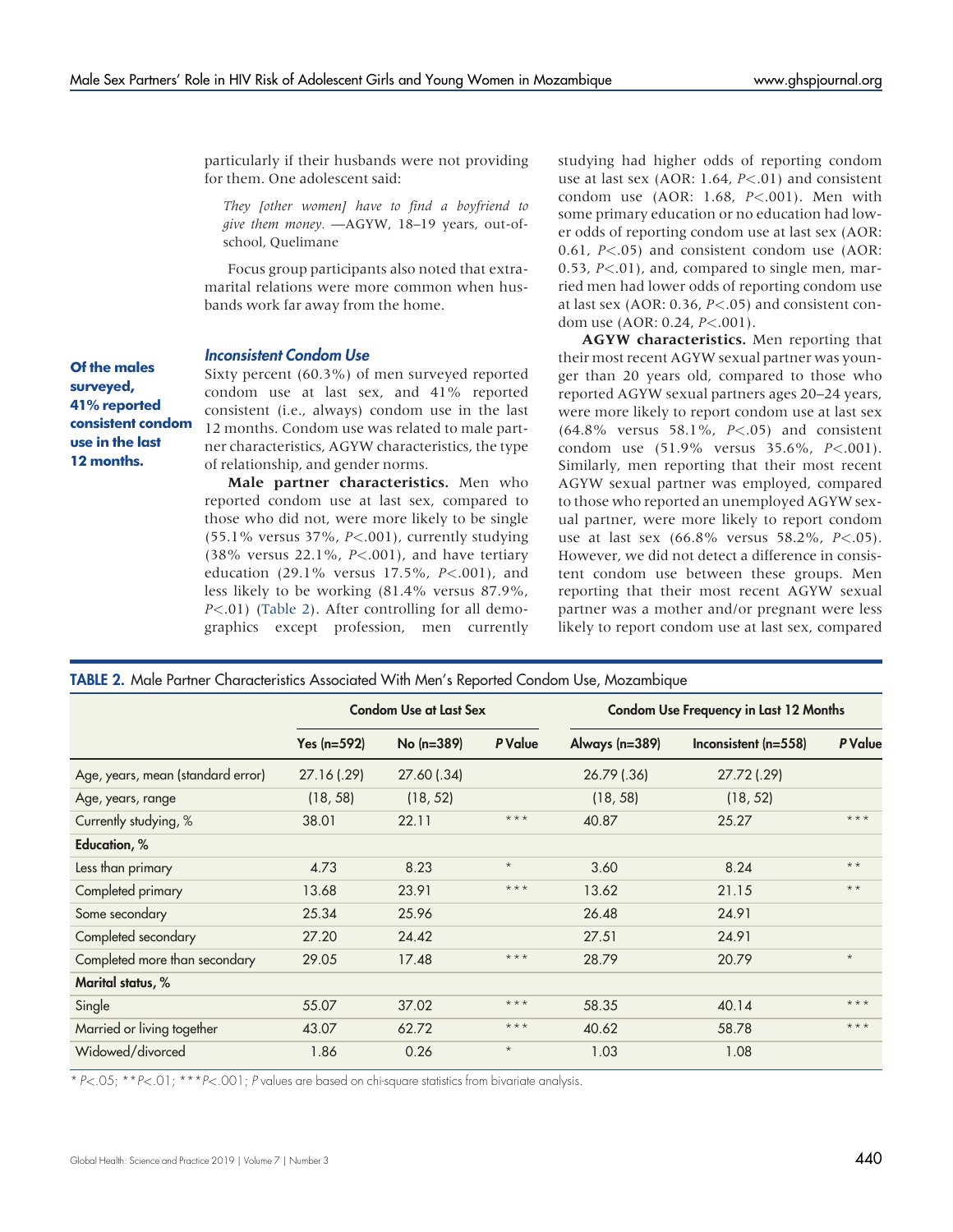to those reporting sex with AGYW who were not mothers or pregnant at the time (45.8% versus 69.7%,  $P<.001$ ), and less likely to report consistent condom use (24.7% versus 52.1%, P<.001). Men reporting that their most recent AGYW sexual partner was school-age but not attending school or attending primary school were less likely to report condom use at last sex and consistent condom use compared to men reporting that their most recent AGYW sexual partner was attending secondary or tertiary school ([Table 3\)](#page-6-0).

In some focus groups, women said that a single, pregnant woman left without any support would sometimes engage in riskier sexual behavior (e.g., not using condoms, sleeping with many men) in an effort to find a partner who could take care of her. An AGYW said:

They [pregnant single women] go after truck drivers, those people with money, they go after them to get what their child needs, if the father doesn't take on his role to take care of the child. —AGYW, 15–19 years, married and pregnant/postpartum/breastfeeding, Quelimane

#### Another girl said:

You have a child with him, but he denies it [that he is the father]. You don't have a way to sustain your child. You'll have to go find a man to get you some money, so you can buy Omo [detergent] for your child. Because children pee every day, and you have to always be cleaning [their clothes], and you need Omo to wash them.—AGYW, in-school, 15-17 years, Quelimane

**Type of relationship.** In [Table 4](#page-7-0), we present data on men's reported risk-taking behavior by the type of relationship they had with their most recent AGYW sexual partner. Men were more likely to report condom use at last sex with AGYW sexual partners that they just met (79.5%) and AGYW to whom they reported giving money for sex (67.5%) compared to their wives (24.2%, P<.01). Men whose AGYW partners were not their wives also had significantly higher odds of consistent condom use; for example, men whose AGYW partners were steady (but not live-in) partners had 5 times the odds of always using a condom (AOR: 5.13, P<.001). Men whose AGYW partners were sex workers had 15 times the odds  $(AOR:15.59, P \lt .05)$  of always using a condom compared to men who were married or living with their AGYW partners.

AGYW described differences in condom-use behavior by relationship type, but explained that the decision to use a condom was almost always driven by the male partner. AGYW said that they never use condoms with their husbands, but that they sometimes (albeit infrequently) used condoms with their boyfriends or casual partners. Married respondents said if a woman asked her

<span id="page-6-0"></span>

|  |  |  |  | TABLE 3. Men's Risk-Taking Behaviors, by Men's Reported AGYW Sex Partner Demographic Characteristics, Mozambique |  |
|--|--|--|--|------------------------------------------------------------------------------------------------------------------|--|
|  |  |  |  |                                                                                                                  |  |

|                                        | <b>AGYW Demographic Characteristics</b> |                               |          |                   |                                       |            |                                  |                                                    |          |                                   |                                     |                                                 |                                                                    |
|----------------------------------------|-----------------------------------------|-------------------------------|----------|-------------------|---------------------------------------|------------|----------------------------------|----------------------------------------------------|----------|-----------------------------------|-------------------------------------|-------------------------------------------------|--------------------------------------------------------------------|
|                                        | <b>Current Age</b>                      |                               |          | <b>Employment</b> |                                       |            | Pregnant/Mother                  |                                                    |          | <b>Education</b>                  |                                     |                                                 |                                                                    |
|                                        | $13 - 19$<br>years<br>$(n=332)$         | $20 - 25$<br>years<br>(n=646) | P Value  | $(n=226)$         | Not<br>Employed employed<br>$(n=750)$ | P<br>Value | Pregnant/<br>mother<br>$(n=395)$ | <b>Not</b><br>pregnant/<br>not mother<br>$(n=575)$ | P Value  | Attending<br>primary<br>$(n=104)$ | Attending<br>secondary<br>$(n=524)$ | Attending<br>higher<br>education<br>$(n = 107)$ | <b>School</b><br>age<br>but not<br>attending<br>school<br>$(n=82)$ |
| Condom use at last sex                 |                                         |                               |          |                   |                                       |            |                                  |                                                    |          |                                   |                                     |                                                 |                                                                    |
| Yes $(n=591)$                          | 64.8                                    | 58.1                          | P < .05  | 66.8              | 58.2                                  | P < 0.05   | 45.8                             | 69.7                                               | P < .001 | $47.1**$                          | $66.8***$                           | $69.2*$                                         | $54.2*$                                                            |
| $No(n=388)$                            | 35.2                                    | 41.9                          |          | 33.2              | 41.8                                  |            | 54.2                             | 30.3                                               |          | 52.9                              | 33.2                                | 30.8                                            | 45.8                                                               |
| Condom use frequency in last 12 months |                                         |                               |          |                   |                                       |            |                                  |                                                    |          |                                   |                                     |                                                 |                                                                    |
| Consistent (n=389)                     | 51.9                                    | 35.6                          | P < .001 | 41.4              | 41.1                                  |            | 24.7                             | 52.1                                               | P < .001 | $29.8*$                           | $47.8***$                           | 43.7                                            | $26.2**$                                                           |
| Inconsistent<br>$(n=557)$              | 48.2                                    | 64.3                          |          | 58.6              | 58.9                                  |            | 75.3                             | 47.9                                               |          | 70.2                              | 52.1                                | 56.3                                            | 61.0                                                               |

Abbreviation: AGYW, adolescent girls and young women.

 $\frac{1}{2}$  P<.10; \* P<.05; \*\* P<.01; \*\*\*P<.001; P values are based on chi-square statistics from bivariate analysis.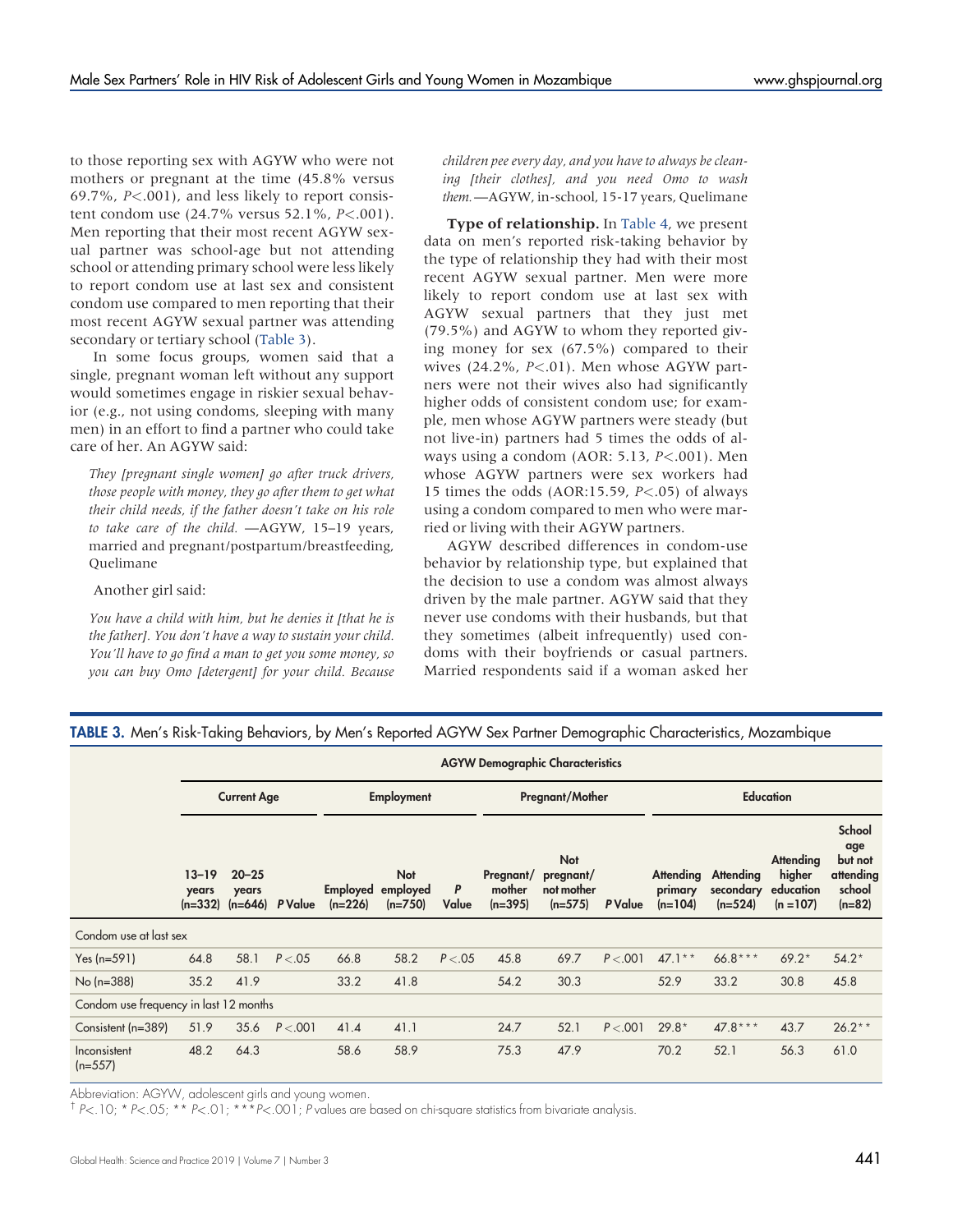|                                        |                                      |                                | . .                                      |                        |                            |                                   |                      |                                 |  |  |
|----------------------------------------|--------------------------------------|--------------------------------|------------------------------------------|------------------------|----------------------------|-----------------------------------|----------------------|---------------------------------|--|--|
|                                        | <b>Relationship Type</b>             |                                |                                          |                        |                            |                                   |                      |                                 |  |  |
|                                        | Wife/live-in<br>partner<br>$(n=190)$ | Steady<br>partner<br>$(n=379)$ | <b>Irregular</b><br>partner<br>$(n=120)$ | Ex-partner<br>$(n=17)$ | <b>Friend</b><br>$(n=209)$ | Colleague/<br>student<br>$(n=12)$ | Just met<br>$(n=44)$ | <b>Sex</b><br>worker<br>$(n=7)$ |  |  |
| Condom use at last sex                 |                                      |                                |                                          |                        |                            |                                   |                      |                                 |  |  |
| Yes $(n=591)$                          | $24.2***$                            | $64.9*$                        | $72.5*$                                  | 64.7                   | $71.9***$                  | 83.3                              | $79.5***$            | 85.7                            |  |  |
| No (n=388)                             | 75.8                                 | 35.1                           | 27.5                                     | 35.3                   | 28.1                       | 16.7                              | 20.5                 | 14.3                            |  |  |
| Condom use frequency in last 12 months |                                      |                                |                                          |                        |                            |                                   |                      |                                 |  |  |
| Consistent (n=389)                     | $8.4***$                             | 43.4                           | $55.2**$                                 | 41.2                   | $54.6***$                  | 58.3                              | $64.7**$             | 75.0                            |  |  |
| Inconsistent ( $n=557$ )               | 91.6                                 | 56.7                           | 44.8                                     | 58.9                   | 45.4                       | 41.7                              | 35.3                 | 25                              |  |  |

<span id="page-7-0"></span>TABLE 4. Men's Risk-Taking Behaviors, by Men's Reported Type of Relationship With AGYW Sex Partner, Mozambique

Abbreviation: AGYW, adolescent girls and young women.

<sup>†</sup>  $P$ <.10; \*  $P$ <.05; \*\*  $P$ <.01; \*\*\* $P$ <.001; P values are based on chi-square statistics from bivariate analysis.

husband to use a condom, he would suspect her of infidelity or of having HIV or another sexually transmitted infection. A young woman said:

For me to use it [a condom], it has to be him who broaches the subject; the boss has to say, "Let's use it." I know that he will get suspicious [if I suggest using a condom] ... "Why today are you talking about us using this?" ... "She must be sick." —AGYW< 20–24 years, Beira

Another young woman said of her husband:

He'll leave me at home suffering and will go find another woman [if I insist on using a condom]... I will offend him, because he's in charge. - AGYW, 20-24 years, Quelimane

A few younger girls in each region said that condom use was more common with boyfriends their age and that they themselves use condoms. One adolescent said:

[Condoms also] prevent illness, unwanted pregnancy.... For us, this age, it is normal [to use them]. —AGYW, 18–19 years, out-of-school, Beira

Younger participants in Xai-Xai said that younger men (often their serious boyfriends) were much more open to the idea of using condoms, and much better informed. One AGYW said:

... at school there are always lectures [on condoms] .... So, they [men their age] pay attention.  $-AGYW$ , 18–19 years, out-of-school, Xai-Xai

Gender norms. Most AGYW expressed feeling powerless in persuading boyfriends and casual

partners to use condoms, fearing the partners might leave them. One adolescent said:

I arrive in the home of my boyfriend and he doesn't have a condom, and I also don't have one. So, I don't know if it is fear or embarrassment ... but always when my boyfriend says that there isn't a condom, the girl always shuts up and has sex without a condom. ... It's rare that my boyfriend actually says, "No, no, let's do it without a condom." He will always threaten me: "If you love me, we have to have sex without a condom." We always give in ... we have to prove we love him ... we shut up. We have this fear, like, I will lose him, I have to accept to do it how he wants it. —AGYW, 18–19 years, out-ofschool, Xai-Xai

Participants described coercion around not using condoms and specifically how older boyfriends with means offer gifts to encourage AGYW not to use condoms. One adolescent said:

[Men say] I'll give you a phone, I'll give you everything that you want today [if we can have sex without a condom].—AGYW, 18–19 years, out-of-school, Quelimane

Similarly, another adolescent said:

Us girls ... we have sex without prevention, we forget about condoms, we only have sex in the way the man wants it, a man who is the age of our fathers, or even with boys our age ... [and] they could be infected with HIV. But we want the material goods he has, we don't want love, and we hurry to date him. Afterwards, we have sex without a condom, we don't use prevention methods. And then we get HIV without realizing it,

Most adolescents and young women expressed feeling powerless in persuading partners to use condoms, fearing the partners might leave them.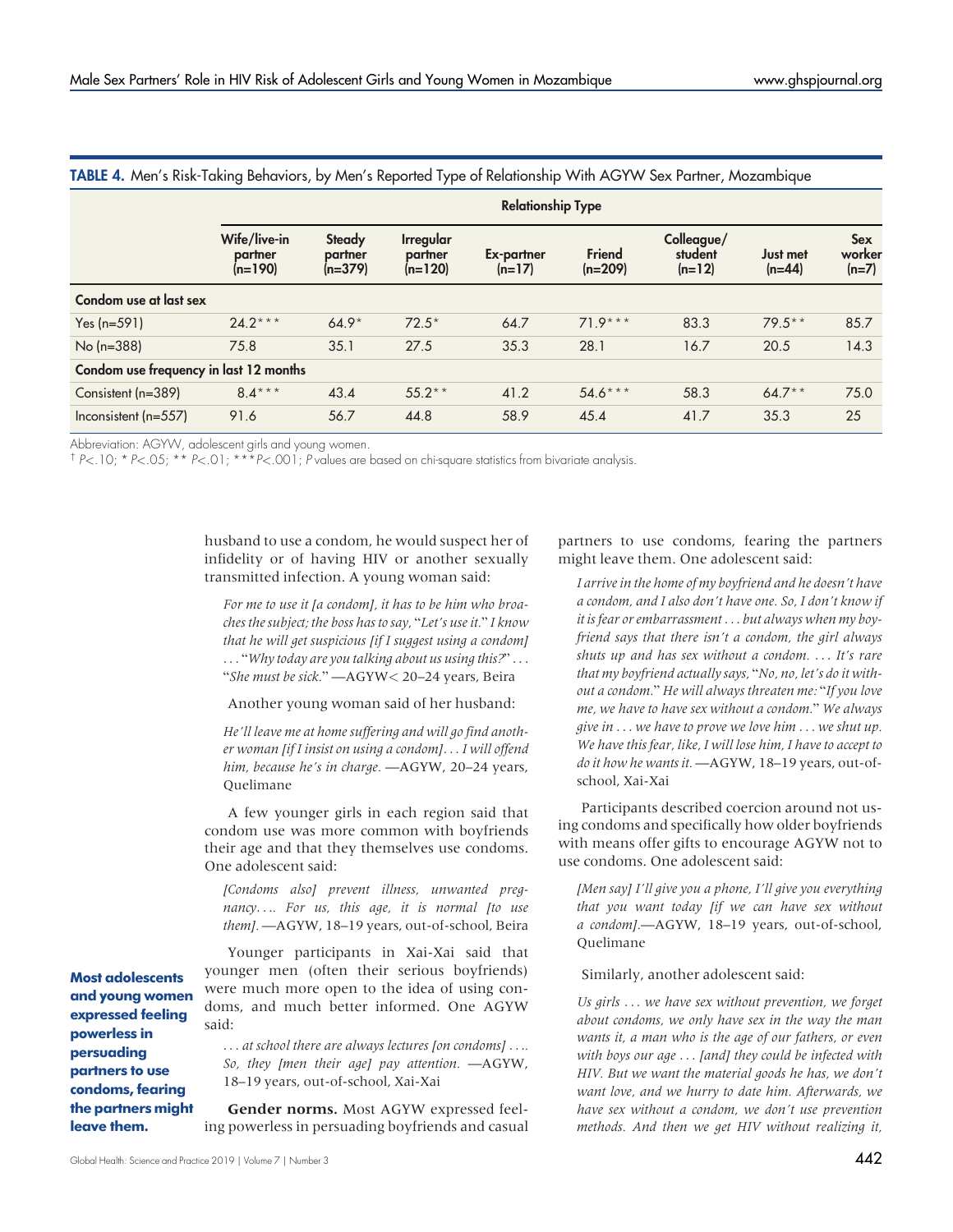and girls die without knowing what's killing them. —AGYW, 15–17 years, in-school, Xai-Xai

# **DISCUSSION**

This study is the first to document the characteristics of male sexual partners of AGYW in Mozambique and factors that relate to HIV risktaking behavior. The mixed-methods approach employed in this study allows for 2 perspectives, providing complementary qualitative data from AGYW and quantitative data from men with AGYW as sexual partners.

Both qualitative and quantitative data described a diversity of male sexual partners in terms of educational attainment, employment status, income, and marital status. Whereas quantitative data from surveyed men suggested that male partners were more likely to be young and employed, qualitative data from women's FGDs indicated that AGYW had male partners who were their age and older, as well as employed and unemployed partners. Qualitative data also suggested that while AGYW had male sexual partners across all categories of demographic characteristics, women strongly preferred men who could offer material and economic security, as well as take responsibility for pregnancy.

Qualitative data from women revealed that male school teachers were sexual partners of school-age AGYW, a finding that is consistent with studies in other sub-Saharan African contexts. $21-23$  $21-23$  $21-23$  This finding underscores the importance of providing male teachers, especially in secondary schools, with HIV prevention messages and interventions and putting in place a series of safe-guarding mechanisms, awareness-raising campaigns, and reporting and punishment protocols and policies. Teachers must be appropriately trained and screened, and widespread information campaigns could be deployed to expose this issue nationally. We encourage the use of anonymous or protected reporting mechanisms, such as Linha Fala Criança-a helpline already in place in Mozambique for children experiencing abuse. Enforcement mechanisms could be created through school and government authorities to punish teachers for having sex with students, especially minors. We recommend that the Ministries of Health, Education, and Justice work closely together to develop a plan to address this issue at national and subnational levels. This is particularly crucial because of the substantial evidence that staying in school is a protective factor for HIV among AGYW.<sup>[24](#page-10-15)-[27](#page-10-16)</sup>

Male partners reported higher than expected rates of circumcision and uptake of HIV testing services. According to national data, the proportion of men ages 15–49 who reported being circumcised varied between 20.1% and 47.6% in study provinces, and the proportion of men ages 15–49 who reported an HIV test in the past 12 months and who had received the results of that test varied between 15.9% and 31.8% in study provinces.<sup>18</sup> This could be owing to our sampling strategy that focused on urban areas where services were near and readily available (perhaps mobile testing was offered at the recruitment venues we used), the effect of concentrated DREAMS programming in the study sites or social desirability bias: that is, men may have answered that they had tested, because they thought that was what interviewers wanted to hear.

Overall, we found that sexual relationships between AGYW and their male partners were characterized by high risk for HIV. Many AGYW and male sexual partners of AGYW reported multiple sexual relationships in the past 3 months, regardless of marital status, in line with general population data[.18](#page-10-10) In the current study, social norms, economic needs, and distance between marital couples were all cited as reasons contributing to the uptake of multiple partners. Another ethnographic study of young women in Maputo found that, in the context of high unemployment and limited economic opportunities for women, engaging in multiple and transactional sexual relationships created a pathway for women to gain financial and material resources.<sup>[16](#page-10-8)</sup>

Further, most men reported using condoms inconsistently, and men with less education had significantly lower odds of reporting consistent condom use. This was similarly reported in a study of miners in Mozambique.[28](#page-10-17) Men's reported condom use also differed based on the demographic characteristics of AGYW. Men were less likely to use condoms with AGYW who were out of school or had low educational attainment. Out-of-school and primary-attending AGYW were likely to have less self-efficacy, and thus less power in sexual relationships, than their in-school and secondaryschool attending counterparts. A study conducted by Patrão and McIntyre (2017) in Mozambique reported similar findings on the relationship between the education level of AGYW and their condom-use self-efficacy.<sup>[29](#page-11-0)</sup>

Surprisingly, condom use was more commonly reported in sexual partnerships with AGYW who were younger (ages 15–19 years) rather than older (ages 20–24 years). AGYW in our study

We found that relationships between adolescent girls and young women and their male partners were characterized by high risk for HIV.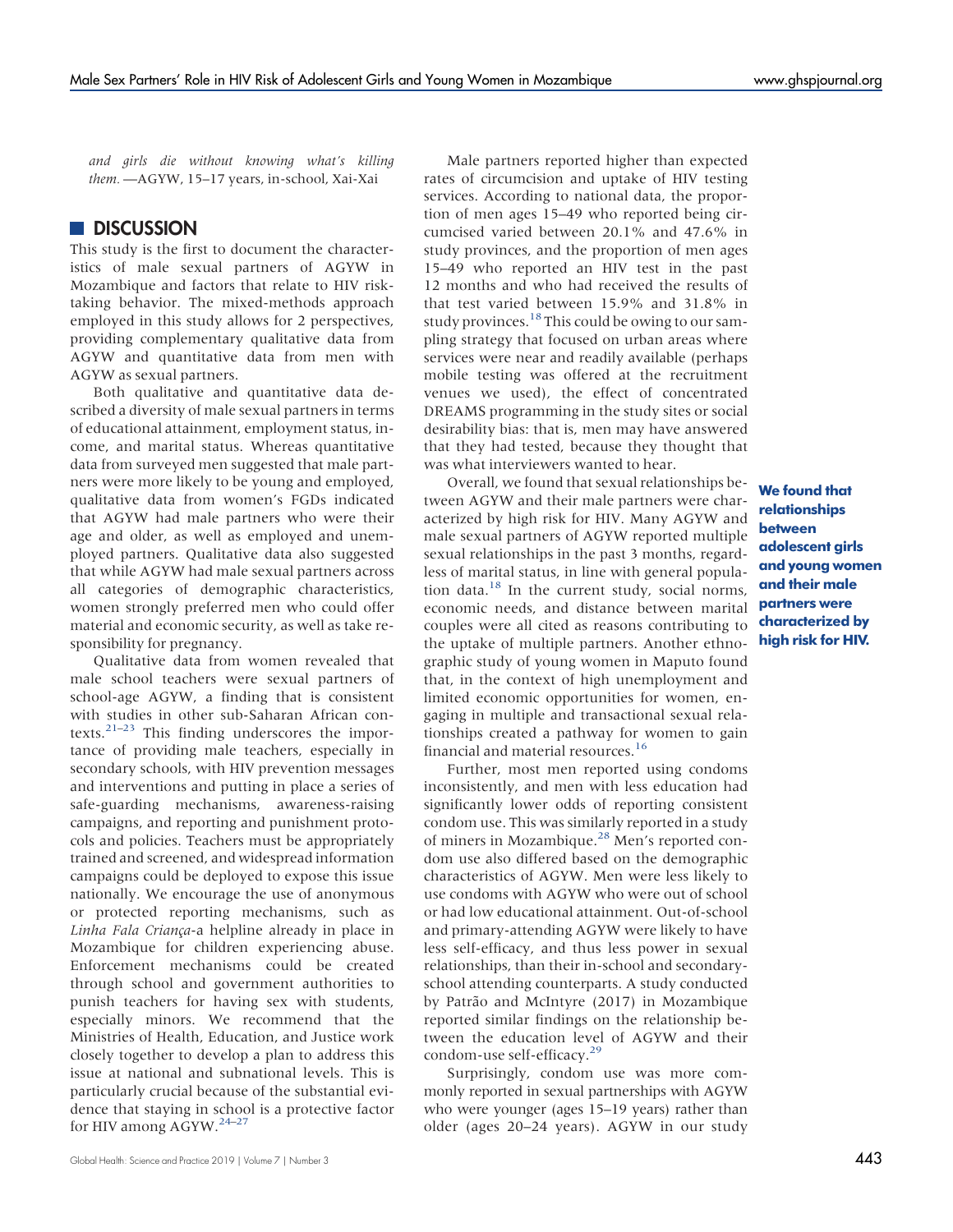noted that condom use was more common with boyfriends similar in age than with older—often married—boyfriends. This finding echoes a recent study in Mozambique on contraceptive use<sup>[30](#page-11-1)</sup> and may explain why condom use was more frequently reported by men with younger rather than older AGYW sexual partners. Finally, condom use at last sex was less likely to be reported in sexual relationships with mothers/pregnant women than it was in relationships with AGYW who were not pregnant/mothers. One explanation may be that AGYW were pregnant or mothers were married to their male partners, and condom use was low within marriage. Another explanation may be that condoms were used primarily to prevent pregnancy, not HIV, in these relationships, and once AGYW became pregnant or gave birth, they no longer used condoms. One 7-country study of HIV transmission among sero-discordant couples found that condoms were less likely to be used with pregnant than nonpregnant women, and this was the case whether the woman or the man in the couple was HIV-positive. $31$  This may be because pregnancy prevention was a higher priority than HIV prevention for men and women.<sup>32</sup> The finding underscores the need to develop interventions promoting condom use with pregnant women and girls to reduce HIV transmission.

Condom use was **infrequently** reported and inconsistent, and many men described concurrent partnerships.

Adolescent girls and young women reported less willingness to negotiate condom use in relationships in which the male partner provided money or other benefits.

Condom use was particularly low in the context of marriage. Married AGYW said that condom use (and even the decision to have sex) was almost always determined by their male partners, and that their ability to negotiate safer sex was extremely limited. This narrative is not a new one in southern Africa<sup>[33](#page-11-4)–[36](#page-11-5)</sup> or in Mozambique.<sup>[37](#page-11-6)</sup>

AGYW described a context in which gender norms and power dynamics create barriers in their ability to negotiate condom use with sexual partners. Economic vulnerability further undermined AGYW's ability to protect themselves. In our study, AGYW reported less willingness to negotiate condom use in relationships in which the male partner provided money or other benefits to them or their families. Pregnant AGYW and mothers who lacked a partner who financially provided for them and their baby may have been particularly at risk of engaging in HIV risk behavior because of increased financial needs. Capurchande and colleagues also found that parenthood amplified economic and social pressures that AGYW faced and may increase their risk-taking behaviors.<sup>30</sup>

### **Limitations**

This study has limited generalizability; samples of AGYW and male sexual partners were drawn from

3 urban/peri-urban areas with current DREAMS programming. Study districts have experienced, on average, a 45% decline in HIV prevalence among AGYW between 2015 and 2017.<sup>38</sup> Furthermore, the quantitative portion of the study was not a representative sample of all male sexual partners of AGYW in study districts, owing to recruitment methods. Data were subject to self-reporting and recall biases. We did not collect biomarkers to validate the demographic and behavioral data. Survey respondents may have over-reported condom use, and gender norms may have influenced males to over-report whether they had sex with an AGYW in the past year. Also, men were asked only to report on their most recent sexual partner, limiting analyses.

# **CONCLUSIONS**

The sexual partners of AGYW in Mozambique have diverse demographic profiles, from young students to older, married men and high schoolteachers. Although this study did not assess HIV prevalence, sexual partnerships may be characterized as high-risk—condom use was infrequently reported and inconsistent, and many men described concurrent sexual partnerships. Findings confirmed strong gender norms favoring the male as the decision maker in sexual relationships, as well as social norms that impeded condom use in marriage. AGYW who were less educated or who were pregnant/single mothers may have been at increased risk of practicing unsafe sexual behaviors, owing to lower negotiating power and social pressure. However, there are reasons for optimism. Condom use was more commonly reported by men with educated AGYW partners, and AGYW reported using condoms with their school-going boyfriends more routinely than with older partners. This indicated that schoolbased HIV and pregnancy prevention campaigns may be having a positive impact—a subject that requires further study. Nevertheless, the economic incentives to participate in unsafe sexual practices persist. Results confirmed the importance of reaching the male sexual partners of AGYW with HIV prevention, testing, and treatment programming and providing AGYW with prevention methods, such as pre-exposure prophylaxis, that do not require negotiating safer sex with their partners.

Acknowledgments: We thank Nathaniel Lohman, Celio Vilichane, and Tracy Hawry, of USAID/Mozambique; Mary Ellen Duke (formerly USAID/Mozambique); and Susana Lorente, of the PEPFAR Coordination Office, in Mozambique. We appreciate Lourena Manembe and Ema Chuva, at the Conselho Nacional de Combate ao HIV/SIDA (CNCS) in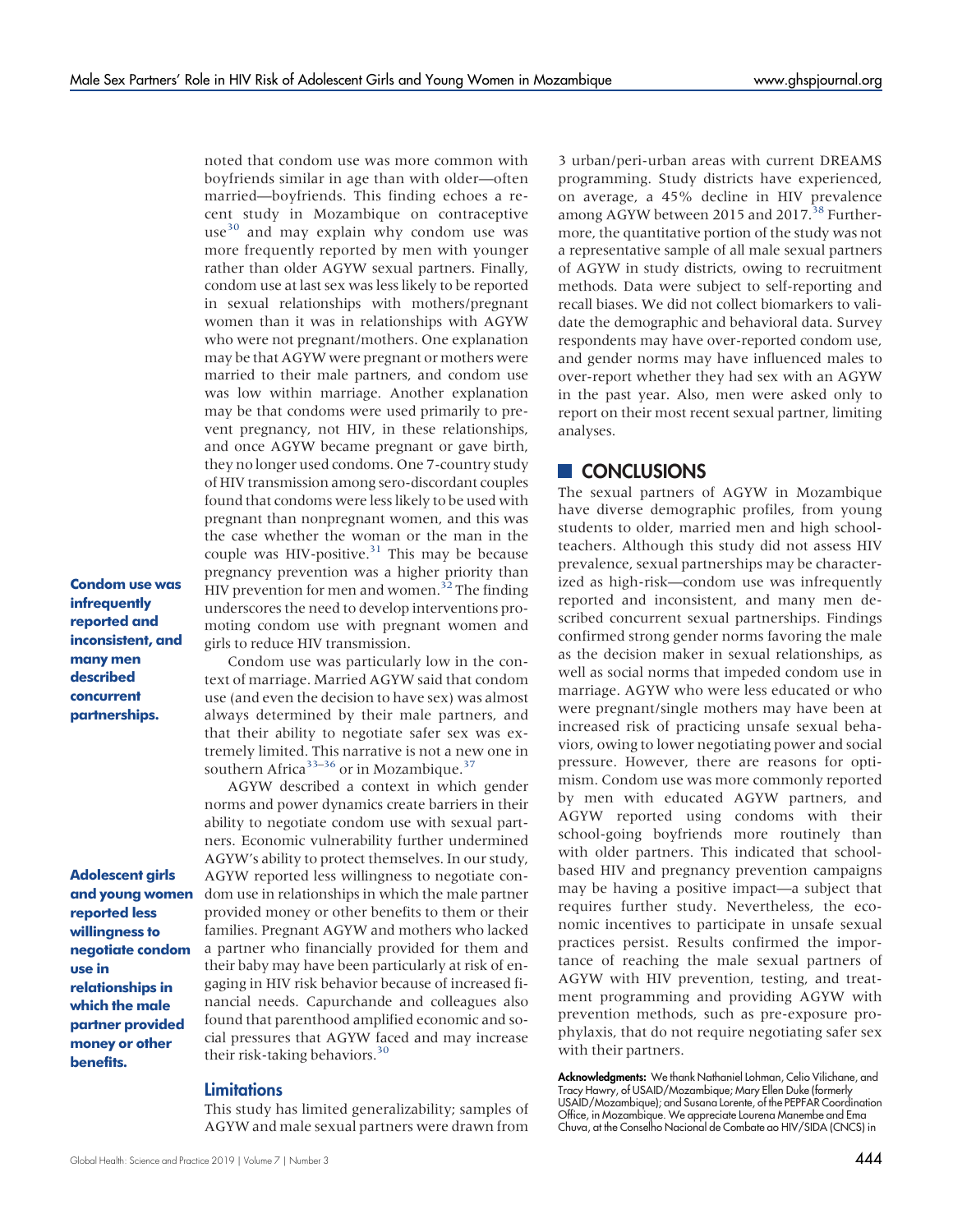Mozambique for their leadership. We are grateful to colleagues at Verde Azul, especially Ariane Dinis, Ana Costa, Aissa Mamade, and Kemal Vaz, as well as the larger field team that collected the data. We thank Susan Settergren (MEASURE Evaluation, Palladium) for contributions to the protocol and data collection tools and William Meihak Miller and Sarah Treves-Kagan (both at MEASURE Evaluation, University of North Carolina at Chapel Hill) for support in survey data collection and data analysis, respectively.

**Funding:** Financial support was provided by the United States Agency for International Development (USAID) under the terms of MEASURE Evaluation cooperative agreement AID-OAA-L-14-00004. This work was funded by USAID and the United States President's Emergency Plan for AIDS Relief from the DREAMS Initiative to MEASURE Evaluation based at the University of North Carolina at Chapel Hill. Views expressed are not necessarily those of USAID or the United States government.

Disclaimer: This paper was prepared by the authors with funding from USAID. The information provided in this report is not official U.S. Government information and does not necessarily reflect the views or positions of the USAID or the U.S. Government.

Competing Interests: None declared.

# **REFERENCES**

- <span id="page-10-0"></span>1. Abdool Karim Q, Baxter C, Birx D. Prevention of HIV in adolescent girls and young women: Key to an AIDS-free generation. J Acquir Immune Defic Syndr. 2017;75(Suppl 1):S17–S26. [CrossRef](https://doi.org/10.1097/QAI.0000000000001316). **[Medline](http://www.ncbi.nlm.nih.gov/pubmed/28398993)**
- <span id="page-10-1"></span>2. Dellar RC, Dlamini S, Karim QA. Adolescent girls and young women: key populations for HIV epidemic control. J Int AIDS Soc. 2015;18(2 Suppl 1):19408. [CrossRef.](https://doi.org/10.7448/IAS.18.2.19408) [Medline](http://www.ncbi.nlm.nih.gov/pubmed/25724504)
- <span id="page-10-2"></span>3. Idele P, Gillespie A, Porth T, et al. Epidemiology of HIV and AIDS among adolescents: current status, inequities, and data gaps. J Acquir Immune Defic Syndr. 2014;66(Suppl 2):S144–S153. [CrossRef.](https://doi.org/10.1097/QAI.0000000000000176) [Medline](http://www.ncbi.nlm.nih.gov/pubmed/24918590)
- <span id="page-10-3"></span>4. Brown K, Williams DB, Kinchen S, et al. Status of HIV epidemic control among adolescent girls and young women aged 15–24 years seven African countries, 2015–2017. MMWR Morb Mortal Wkly Rep. 2018;67(1):29–32. [CrossRef](https://doi.org/10.15585/mmwr.mm6701a6). [Medline](http://www.ncbi.nlm.nih.gov/pubmed/29329280)
- 5. Lamb MR, Fayorsey R, Nuwagaba-Biribonwoha H, et al. High attrition before and after ART initiation among youth (15–24 years of age) enrolled in HIV care. AIDS. 2014;28(4):559–568. [CrossRef](https://doi.org/10.1097/QAD.0000000000000054). **[Medline](http://www.ncbi.nlm.nih.gov/pubmed/24076661)**
- 6. Auld AF, Agolory SG, Shiraishi RW, et al. Antiretroviral therapy enrollment characteristics and outcomes among HIV-infected adolescents and young adults compared with older adults—seven African countries, 2004-2013. MMWR Morb Mortal Wkly Rep. 2014; 63(47):1097–1103. [Medline](http://www.ncbi.nlm.nih.gov/pubmed/25426651)
- <span id="page-10-4"></span>7. Denison JA, Banda H, Dennis AC, et al. "The sky is the limit": adhering to antiretroviral therapy and HIV self-management from the perspectives of adolescents living with HIV and their adult caregivers. J Int AIDS Soc. 2015;18:19358. [CrossRef](https://doi.org/10.7448/IAS.18.1.19358). **[Medline](http://www.ncbi.nlm.nih.gov/pubmed/25591915)**
- <span id="page-10-5"></span>8. Girl Effect website. [www.girleffect.org.](http://www.girleffect.org) Accessed August 27, 2019.
- 9. Marcus R, Harper C. Social Norms, Gender Norms and Adolescent Girls: A brief guide. London: Overseas Development Institute; 2015.
- 10. Edmeades J, Hayes R, Gaynair G. Improving the Lives of Married Adolescent Girls in Amhara, Ethiopia: A summary of the evidence. Washington, DC: International Center for Research on Women; 2014.
- <span id="page-10-6"></span>11. Brady M, Assad R, Ibrahim B, Salem A, Salem R, Zibani N. Providing New Opportunities to Adolescent Girls in Socially Conservative Settings: The Ishraq program in rural Upper Egypt. New York: Population Council; 2007.
- <span id="page-10-7"></span>12. Gregson S, Nyamukapa CA, Garnett GP, et al. Sexual mixing patterns and sex-differentials in teenage exposure to HIV infection in rural Zimbabwe. Lancet. 2002;359(9321):1896–1903. [CrossRef](https://doi.org/10.1016/S0140-6736(02)08780-9). **[Medline](http://www.ncbi.nlm.nih.gov/pubmed/12057552)**
- 13. Pettifor A, MacPhail C, Rees H, Cohen M. HIV and sexual behavior among young people: the South African paradox. Sex Transm Dis. 2008;35(10):843–844. [CrossRef.](https://doi.org/10.1097/OLQ.0b013e31818318c0) [Medline](http://www.ncbi.nlm.nih.gov/pubmed/18716569)
- 14. Tawfik L, Watkins SC. Sex in Geneva, sex in Lilongwe, and sex in Balaka. Soc Sci Med. 2007;64(5):1090–1101. [CrossRef](https://doi.org/10.1016/j.socscimed.2006.10.002). **[Medline](http://www.ncbi.nlm.nih.gov/pubmed/17123678)**
- 15. Maganja RK, Maman S, Groves A, Mbwambo JK. Skinning the goat and pulling the load: transactional sex among youth in Dar es Salaam, Tanzania. AIDS Care. 2007;19(8):974–981. [CrossRef](https://doi.org/10.1080/09540120701294286). **[Medline](http://www.ncbi.nlm.nih.gov/pubmed/17851993)**
- <span id="page-10-8"></span>16. Hawkins K, Price N, Mussá F. Milking the cow: Young women's construction of identity and risk in age-disparate transactional sexual relationships in Maputo, Mozambique. Glob Public Health. 2009; 4(2):169–182. [CrossRef.](https://doi.org/10.1080/17441690701589813) [Medline](http://www.ncbi.nlm.nih.gov/pubmed/19333807)
- <span id="page-10-9"></span>17. Reynolds Z, Gottert A, Luben E, et al. Who are the male partners of adolescent girls and young women in Swaziland? Analysis of survey data from community venues across 19 DREAMS districts. PLoS One. 2018;13(9):e0203208. [CrossRef.](https://doi.org/10.1371/journal.pone.0203208) [Medline](http://www.ncbi.nlm.nih.gov/pubmed/30216356)
- <span id="page-10-10"></span>18. Ministério da Saúde (MISAU), Instituto Nacional de Estatística (INE), ICF International. Inquérito de Indicadores de Imunização, Malária e HIV/SIDA em Moçambique 2015: Relatório de Indicatores Básicos (IMASIDA). Maputo, Mozambique and Rockville, Maryland, USA: INS, INE, and ICF International; 2015.
- <span id="page-10-11"></span>19. Miles MB, Huberman AM. Qualitative Data Analysis: An Expanded Sourcebook. Thousand Oaks, CA: Sage Publishing; 1994.
- <span id="page-10-12"></span>20. Ulin P, Robinson E, Tolley E. Qualitative Methods In Public Health: A Field Guide For Public Health Research. San Francisco, CA: Jossey-Bass; 2005.
- <span id="page-10-13"></span>21. Dedy S. Analyse Situationnelle des OEV et Enquēte des Connaissances, Attitudes et Pratiques des Élèves et Enseignants sur les IST, le VIH/Sida, et les Grossesses en Milieu Scolaire. Abidjan, Côte d'Ivoire: Ministère de L'éducation Nationale; 2010.
- 22. Burton P, Leoschut L. School Violence in South Africa: Results of the 2012 National School Violence Study. Cape Town, South Africa: Center for Justice and Crime Prevention; 2013.
- <span id="page-10-14"></span>23. Nyanzi S, Pool R, Kinsman J. The negotiation of sexual relationships among school pupils in south-western Uganda. AIDS Care. 2001; 13(1):83–98. [CrossRef.](https://doi.org/10.1080/09540120020018206) [Medline](http://www.ncbi.nlm.nih.gov/pubmed/11177467)
- <span id="page-10-15"></span>24. De Neve JW, Fink G, Subramanian SV, Moyo S, Bor J. Length of secondary schooling and risk of HIV infection in Botswana: evidence from a natural experiment. Lancet Glob Health. 2015;3(8):e470– e477. [CrossRef.](https://doi.org/10.1016/S2214-109X(15)00087-X) [Medline](http://www.ncbi.nlm.nih.gov/pubmed/26134875)
- 25. Bärnighausen T, Hosegood V, Timaeus IM, Newell ML. The socioeconomic determinants of HIV incidence: evidence from a longitudinal, population-based study in rural South Africa. AIDS. 2007;21 (Suppl 7):S29–S38. [CrossRef](https://doi.org/10.1097/01.aids.0000300533.59483.95). [Medline](http://www.ncbi.nlm.nih.gov/pubmed/18040162)
- 26. Fylkesnes K, Musonda RM, Sichone M, Ndhlovu Z, Tembo F, Monze M. Declining HIV prevalence and risk behaviours in Zambia: evidence from surveillance and population-based surveys. AIDS. 2001;15(7):907–916. [CrossRef.](https://doi.org/10.1097/00002030-200105040-00011) [Medline](http://www.ncbi.nlm.nih.gov/pubmed/11399963)
- <span id="page-10-16"></span>27. Hargreaves JR, Morison LA, Kim JC, et al. The association between school attendance, HIV infection and sexual behaviour among young people in rural South Africa. J Epidemiol Community Health. 2008;62(2):113–119. [CrossRef.](https://doi.org/10.1136/jech.2006.053827) [Medline](http://www.ncbi.nlm.nih.gov/pubmed/18192598)
- <span id="page-10-17"></span>28. Martins-Fonteyn E, Loquiha O, Baltazar C, et al. Factors influencing risky sexual behaviour among Mozambican miners: a socioepidemiological contribution for HIV prevention framework in Mozambique. Int J Equity Health. 2017;16(1):179. [CrossRef.](https://doi.org/10.1186/s12939-017-0674-z) **[Medline](http://www.ncbi.nlm.nih.gov/pubmed/29017564)**